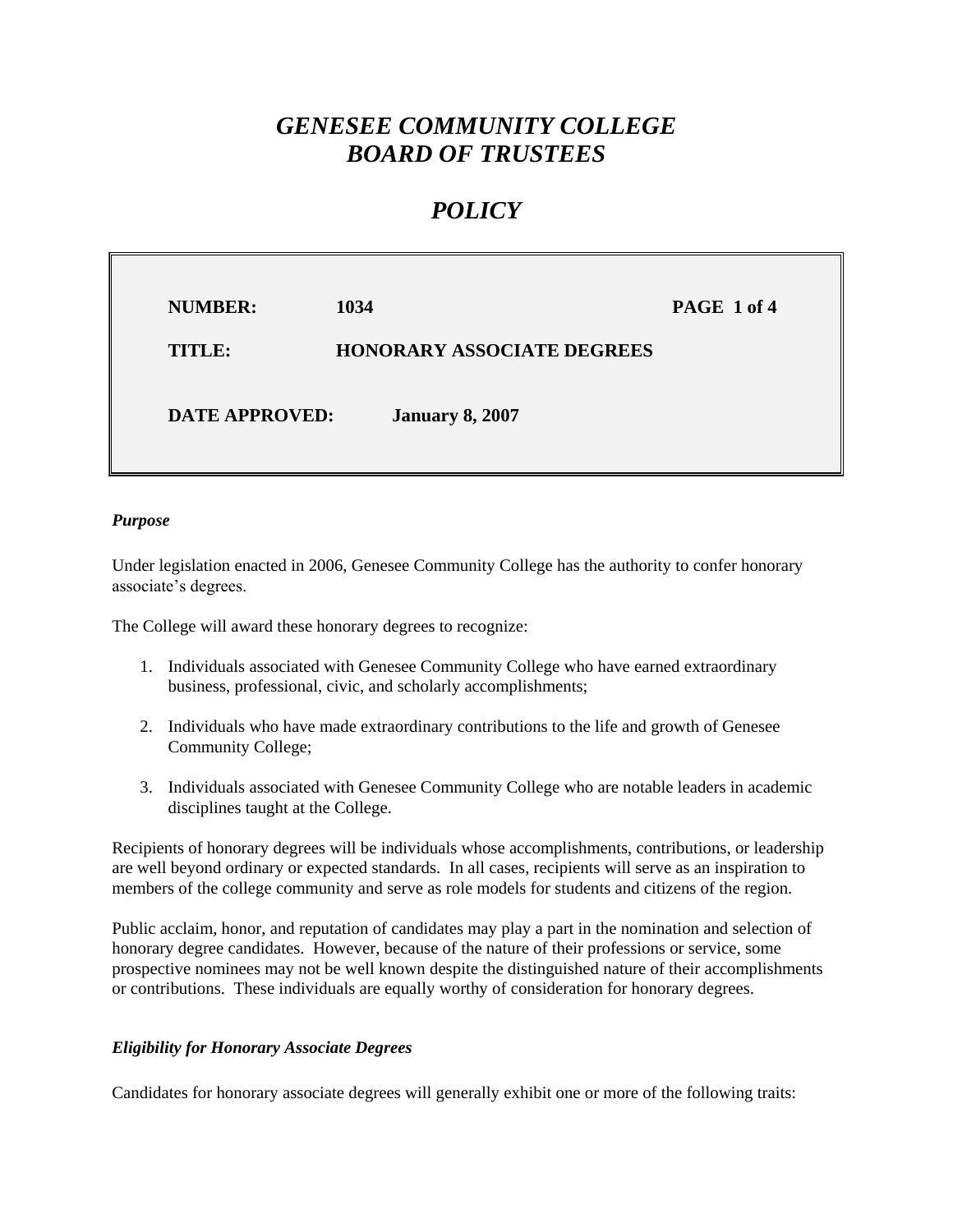- 1. Extraordinary Business, Professional, Civic, and Scholarly Accomplishments
	- o Documented record of distinguished contributions to a particular field of endeavor or to human knowledge
	- o Significant record of service to a field, profession, or organization important to Genesee Community College
	- o Achievements that have significantly enhanced the well being of individuals on the local, state, national, or international level
- 2. Extraordinary Contributions to the Life and Growth of the College
	- o Longstanding and significant record of volunteer or philanthropic support of the College
	- o Longstanding record of public advocacy for the College
	- o Extraordinary commitment to, and involvement in, activities that have positively influenced the growth and development of the College
- 3. Notable Leaders in Academic Disciplines Taught at the College
	- o Record of innovation that has influenced the academic discipline on a national scale
	- o Significant and highly respected contributions to the discipline, such as research, publishing, or speaking

Honorary associate degrees may *not* be conferred upon:

- 1. Current or recent (within the last five years) employees of Genesee Community College;
- 2. Current or recent (within the last five years) members of the Board of Trustees;
- 3. Currently elected or appointed public officials, or recently serving (within the last five years) public officials on the local or state level who have direct or indirect oversight of the College; or
- 4. Individuals who are pursuing a Genesee Community College degree or academic certificate.

#### *Selection Process*

1. Selection Committee

An Honorary Degree Selection Committee has oversight of the selection process, reviews all nominations for honorary associate degrees, and recommends candidates for honorary associate degrees.

The Honorary Degree Selection Committee will be appointed by the Chair of the Board of Trustees and comprised of two or more members of the College Board of Trustees. The Chair of the Board of Trustees may also appoint other members to the committee, including individuals drawn from the College's faculty and staff, alumni, or general public.

2. Nominations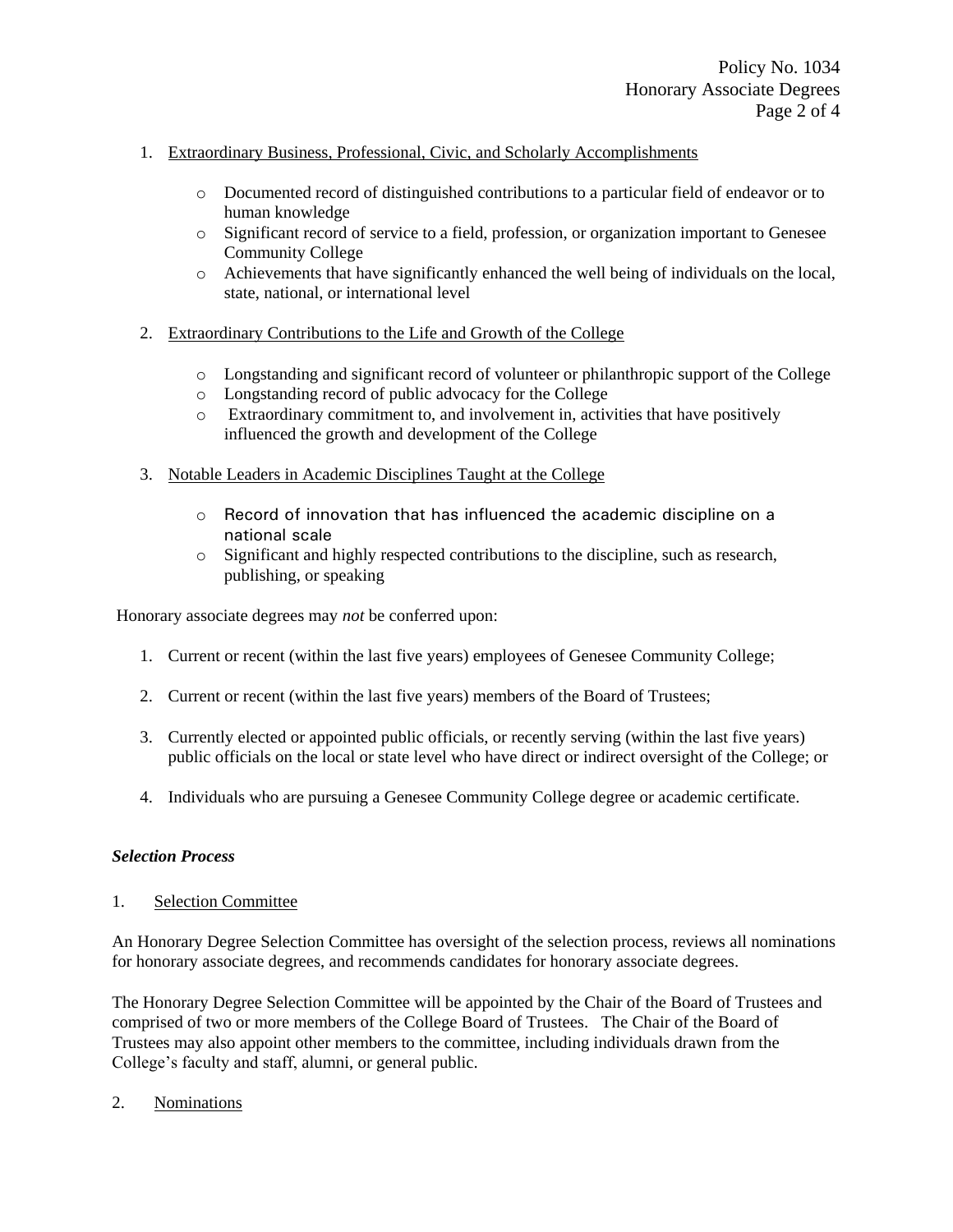In December of each year, the Selection Committee will invite members of the College community to nominate candidates for honorary associate degrees.

The Selection Committee may stipulate that nominations be submitted on an official form or by letter. All nominations will describe:

- o The nominee's name and address
- o The nominee's primary business, professional, civic, and academic affiliations
- o The criterion (criteria) upon which the nomination is based
- o A detailed description of the nominee's business, professional, civic, or academic accomplishments; contributions to the College; or leadership in his or her academic discipline
- o References to awards, publications, or other public recognition of the nominee

Nominations will be addressed to the Secretary to the Board of Trustees by February 1.

Members of the College community will be asked to maintain the strictest confidentiality in submitting nominations and not to disclose any nomination to any candidate.

The Selection Committee will consider all nominations confidential. Nomination correspondence will not be subject to any form of public disclosure.

3. Deliberation and Selection

The Selection Committee will review all nominations for honorary associate degrees and is charged with recommending up to three (3) candidates to the Board of Trustees annually.

As part of the selection process, the Selection Committee will:

- 1. Carefully consider the achievements, contributions, and leadership of nominees;
- 2. Make a preliminary selection of candidates for honorary associate degrees from among the nominees;
- 3. Designate the specific degree (A.A., A.S., or A.A.S.) most appropriate for candidates so selected;
- 4. Notify candidates so selected of their nomination and inquire of each candidate his or her willingness to accept the nomination;
- 5. Obtain assurance of candidates of their availability on the date the honorary degrees are to be conferred, and their understanding of the highly public nature of the honorary degree; and
- 6. Formally recommend candidates who signify their acceptance to the Board of Trustees for consideration as recipients of honorary associate degrees.

The Selection Committee may elect to retain forms or letters of nomination for individuals not selected as candidates for consideration during the following or subsequent years.